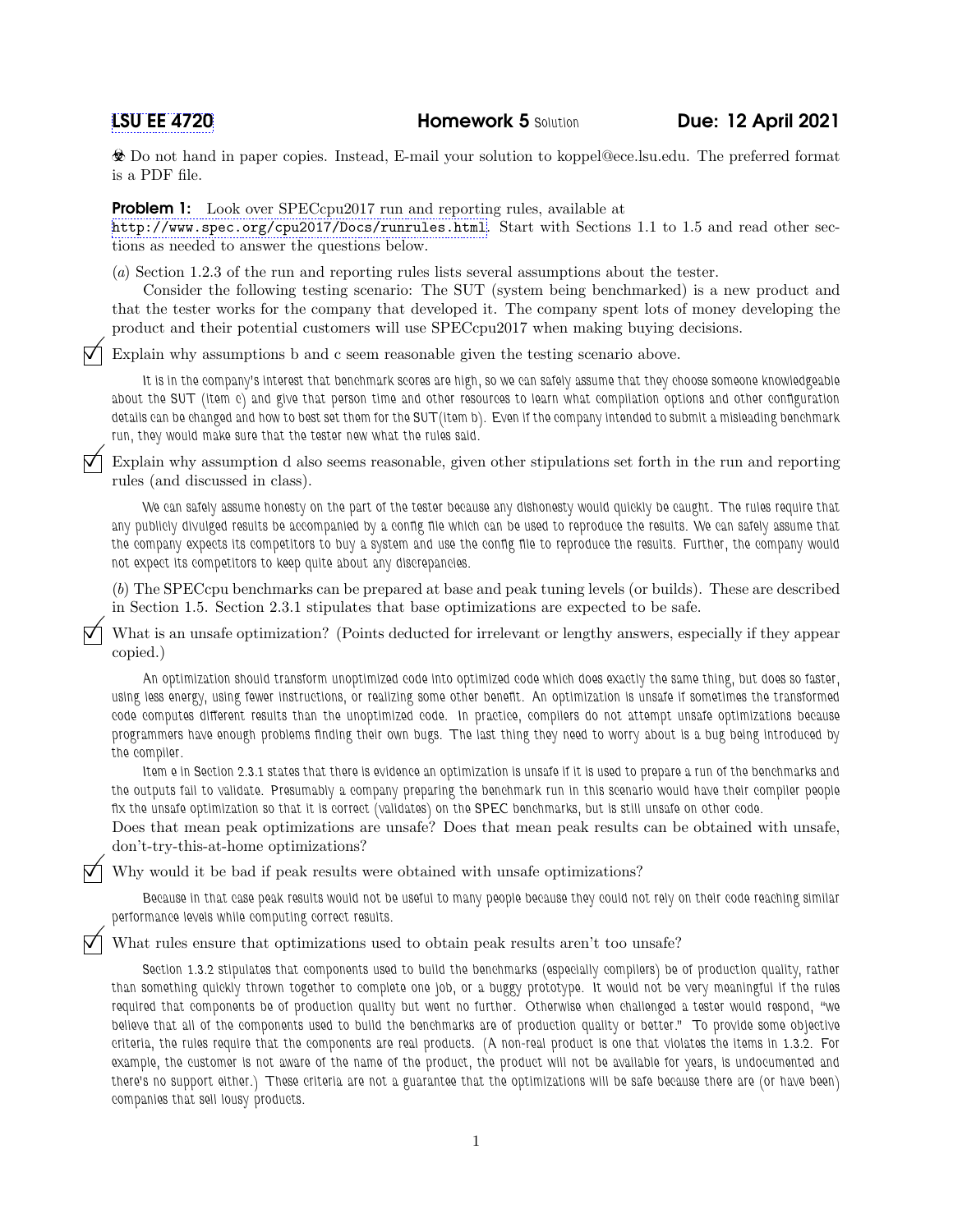**Problem 2:** The illustration below is our familiar 5-stage MIPS implementation with the destination register mux and an immediate mux shown. Modify it so that it is consistent with the RISC-V RV32I version as described below. The modifications should include datapath and labels, but not control logic. For this problem use RISC-V specification 20191213 available at

<https://github.com/riscv/riscv-isa-manual/releases/download/Ratified-IMAFDQC/riscv-spec-20191213.pdf>. The Inkscape SVG source for the image is at

<https://www.ece.lsu.edu/ee4720/2021/hw05-mips-id-mux.svg>. It can be edited with your favorite SVG or plain text editor.

In some ways RISC-V is similar to MIPS, but there are differences. Pay attention to the encoding of the store instructions. Also pay attention to how branch and jump targets are computed.

Be sure to change the following:

Bit ranges at the register file inputs.

- The bit ranges used to extract the immediate.
- The bit ranges used for the offsets of branch and jump instructions and the hardware used to compute branch and jump targets.
- The inputs to the destination register mux (which connects to the dst pipeline latch).
- The names used in the pipeline latches.
- Add or remove unneeded pipeline latches. (Such changes will be needed for branches and jumps.)

Consider the following instructions:

Two-register and immediate arithmetic instructions, such as add and addi.

- The lui instruction (which is similar but not identical to MIPS' lui).
- Branch instructions as well as jal and jalr.
	- The load and store instructions. (Only the store instructions will require a change beyond what is required for arithmetic instructions.)

Note:

- Do not show control logic such as logic driving mux select inputs.
- Do not show the logic to decide whether a branch is taken.

The solution diagram appears on the next page, beneath the original MIPS implementation.

A common mistake was including x31 and some second field in the destination-register mux. RISC-V does not have any assumed destination register, so r31 is not needed. Also, if an instruction does write a register, then the register is always specified in the rd field. (That's why the immediate for store instructions is a special case.)

Another common mistake was using NPC to compute branch and jump targets. In RISC-V branch and jump displacements are added to the PC of the branch or jump.